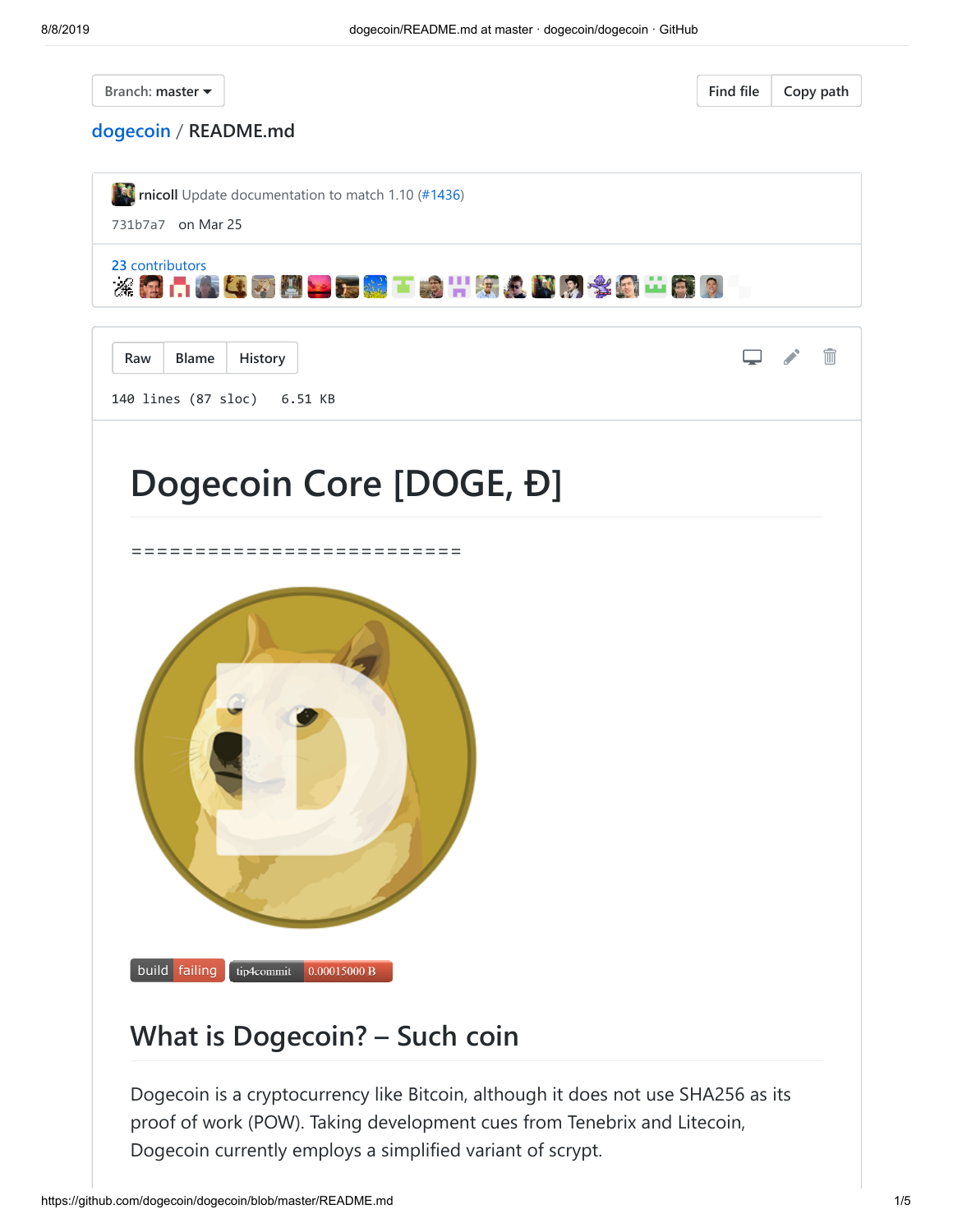<http://dogecoin.com/>

## **License – Much license**

Dogecoin Core is released under the terms of the MIT license. See [COPYING](https://github.com/dogecoin/dogecoin/blob/master/COPYING) for more information or see [https://opensource.org/licenses/MIT.](https://opensource.org/licenses/MIT)

## **Development and contributions – omg developers**

Development is ongoing, and the development team, as well as other volunteers, can freely work in their own trees and submit pull requests when features or bug fixes are ready.

### **Version strategy**

Version numbers are following major.minor.patch semantics.

#### **Branches**

There are 3 types of branches in this repository:

- **master:** Stable, contains the latest version of the latest *major.minor* release.
- **maintenance:** Stable, contains the latest version of previous releases, which are still under active maintenance. Format: <version>-maint
- **development:** Unstable, contains new code for planned releases. Format: <version>-dev

*Master and maintenance branches are exclusively mutable by release. Planned releases will always have a development branch and pull requests should be submitted against those. Maintenance branches are there for bug fixes only, please submit new features against the development branch with the highest version.*

#### **Contributions**

Developers are strongly encouraged to write [unit tests](https://github.com/dogecoin/dogecoin/blob/master/src/test/README.md) for new code, and to submit new unit tests for old code. Unit tests can be compiled and run (assuming they weren't disabled in configure) with: make check . Further details on running and extending unit tests can be found in [/src/test/README.md](https://github.com/dogecoin/dogecoin/blob/master/src/test/README.md).

There are also [regression and integration tests](https://github.com/dogecoin/dogecoin/blob/master/qa) of the RPC interface, written in Python, that are run automatically on the build server. These tests can be run (if the [test dependencies](https://github.com/dogecoin/dogecoin/blob/master/qa) are installed) with: qa/pull-tester/rpc-tests.py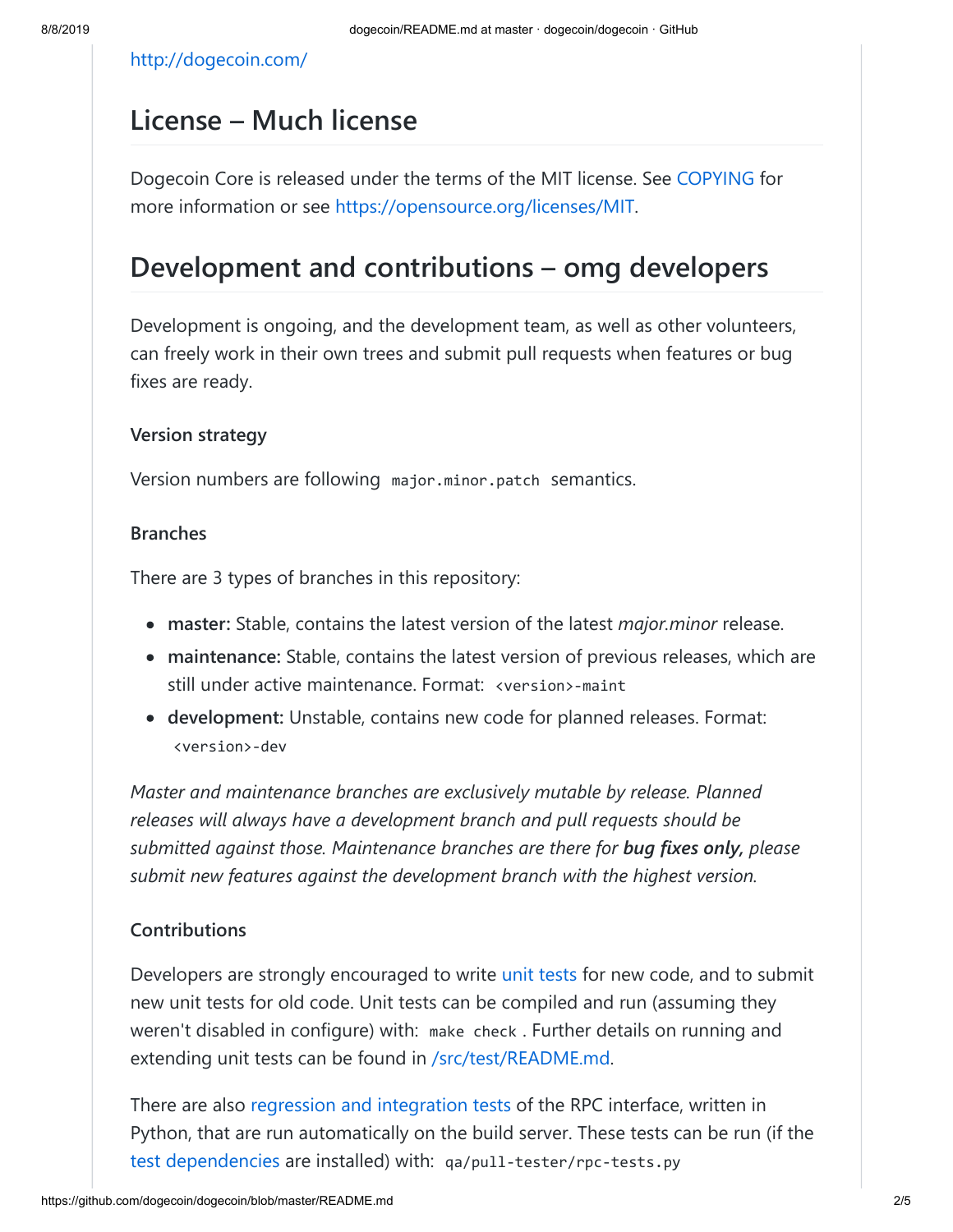Changes should be tested by somebody other than the developer who wrote the code. This is especially important for large or high-risk changes. It is useful to add a test plan to the pull request description if testing the changes is not straightforward.

# **Very Much Frequently Asked Questions**

## **How much doge can exist? – So many puppies!**

Early 2015 (approximately a year and a half after release) there will be approximately 100,000,000,000 coins. Each subsequent block will grant 10,000 coins to encourage miners to continue to secure the network and make up for lost wallets on hard drives/phones/lost encryption passwords/etc.

## **How to get doge? – To the moon!**

Dogecoin uses a simplified variant of the scrypt key derivation function as its proof of work with a target time of one minute per block and difficulty readjustment after every block. The block rewards are fixed and halve every 100,000 blocks. Starting with the 600,000th block, a permanent reward of 10,000 Dogecoin per block will be paid.

Originally, a different payout scheme was envisioned with block rewards being determined by taking the maximum reward as per the block schedule and applying the result of a Mersenne Twister pseudo-random number generator to arrive at a number between 0 and the maximum reward. This was changed, starting with block 145,000, to prevent large pools from gaming the system and mining only high reward blocks. At the same time, the difficulty retargeting was also changed from four hours to once per block (every minute), implementing an algorithm courtesy of the DigiByte Coin development team, to lessen the impact of sudden increases and decreases of network hashing rate.

The current block reward schedule:

1–99,999: 0–1,000,000 Dogecoin

100,000–144,999: 0–500,000 Dogecoin

145,000–199,999: 250,000 Dogecoin

200,000–299,999: 125,000 Dogecoin

300,000–399,999: 62,500 Dogecoin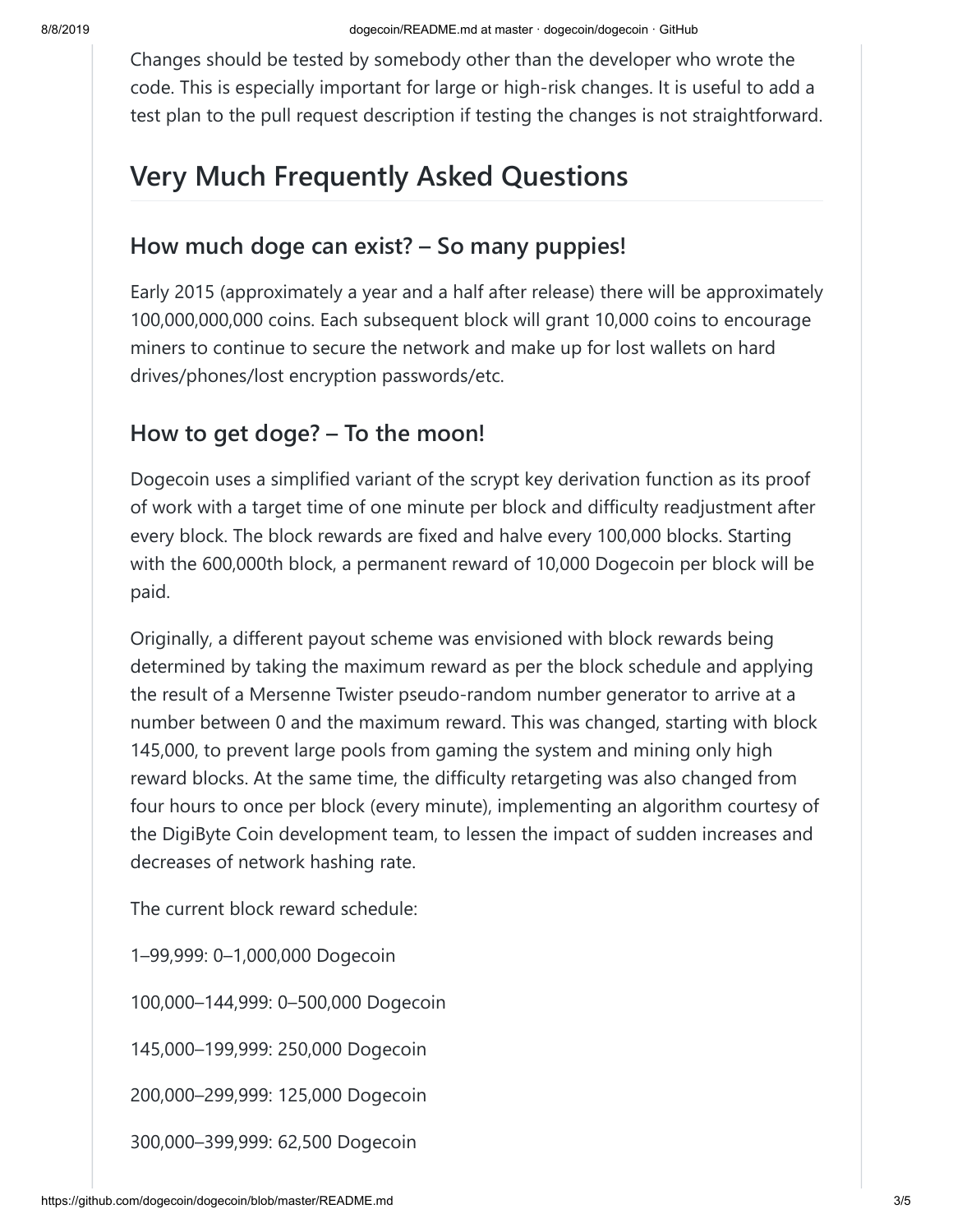400,000–499,999: 31,250 Dogecoin

500,000–599,999: 15,625 Dogecoin

600,000+: 10,000 Dogecoin

The original block reward schedule, with one-minute block targets and four-hour difficulty readjustment:

1–99,999: 0–1,000,000 Dogecoin

100,000–199,999: 0–500,000 Dogecoin

200,000–299,999: 0–250,000 Dogecoin

300,000–399,999: 0–125,000 Dogecoin

400,000–499,999: 0–62,500 Dogecoin

500,000–599,999: 0–31,250 Dogecoin

600,000+: 10,000 Dogecoin

## **Wow plz make dogecoind/dogecoin-cli/dogecoin-qt**

The following are developer notes on how to build Dogecoin on your native platform. They are not complete guides, but include notes on the necessary libraries, compile flags, etc.

- [OSX Build Notes](https://github.com/dogecoin/dogecoin/blob/master/doc/build-osx.md)
- [Unix Build Notes](https://github.com/dogecoin/dogecoin/blob/master/doc/build-unix.md)
- [Windows Build Notes](https://github.com/dogecoin/dogecoin/blob/master/doc/build-msw.md)

## **Such ports**

RPC 22555 P2P 22556

## **Development tips and tricks**

### **compiling for debugging**

Run configure with the --enable-debug option, then make. Or run configure with CXXFLAGS="-g -ggdb -O0" or whatever debug flags you need.